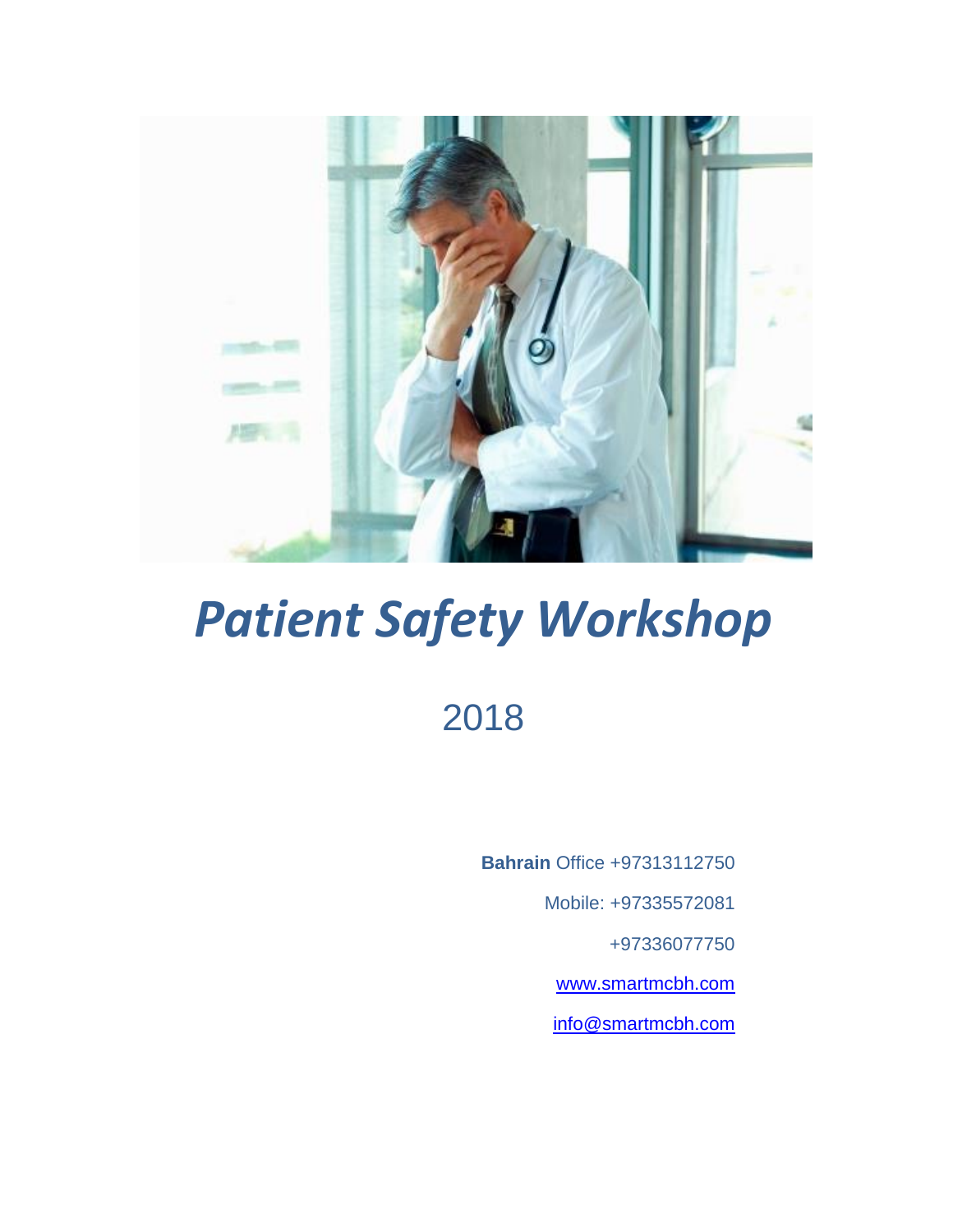



**Fakhro Tower, Office 1455, Building 470, Road 1010, Area 410, Bahrain Office +97313112750 Mobile: +9738448057 Mobile: +973 36077750 Mobile: +97339042859 [www.smartmcbh.com,](http://www.smartmcbh.com/) [info@smartmcbh.com](mailto:info@smartmcbh.com)**

**Dr. Abdalla Ibrahim,**

**MBA, MSc, Adjunct Business Faculty, Geneva Business School & Healthcare Quality Consultant**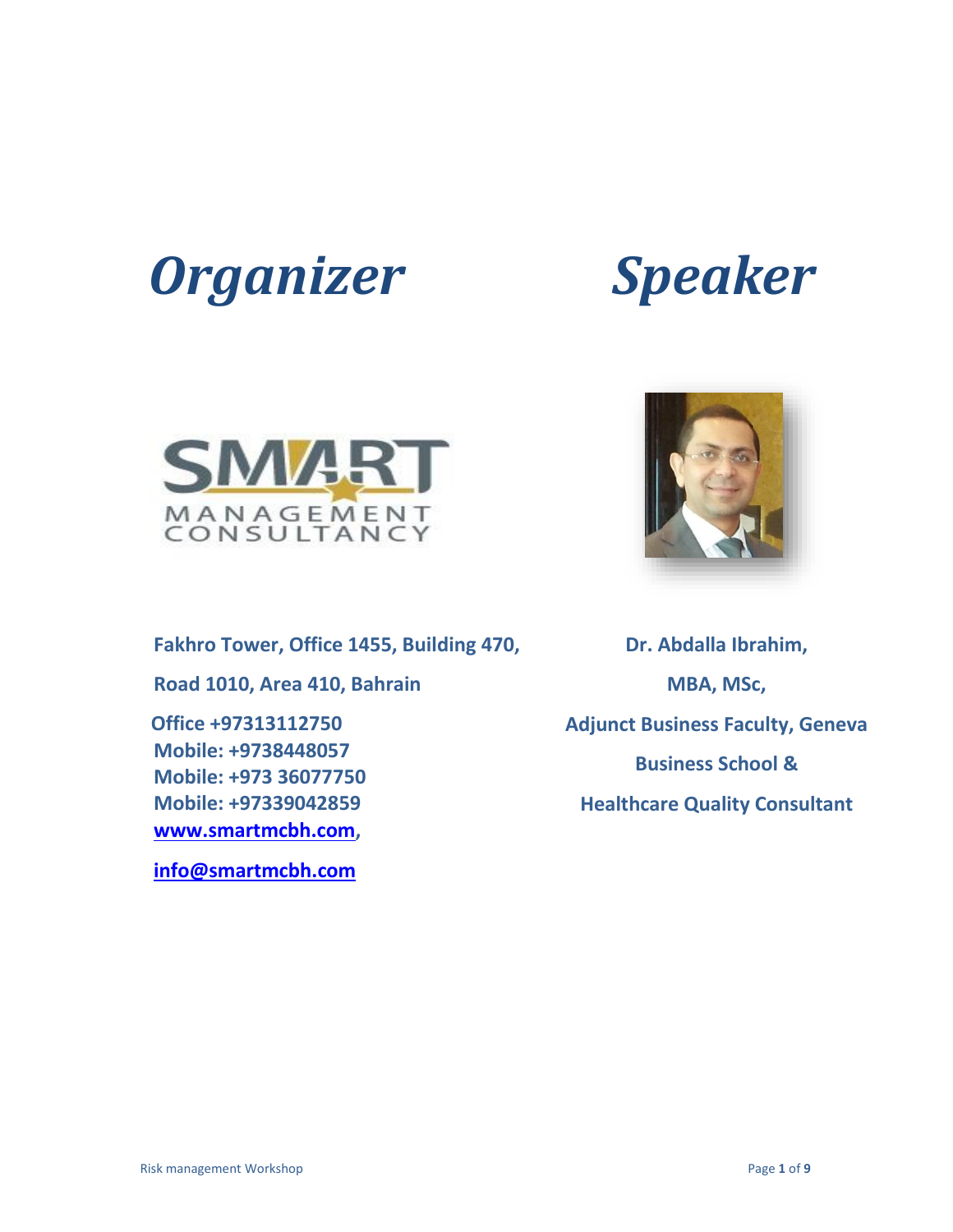### *Patient Safety Priorities*

Hundreds of thousands of patients are harmed or die each year due to unsafe practices in healthcare organizations. Unexpectedly, such unsafe healthcare practices have shifted up medical error to be the third leading cause of death in the USA (251,454 patients die in hospitals each year) as per published literature review in the BMJ in May 2016. Understanding the patient safety principles and implementing the healthcare safety priorities is the first step towards improving patient care and saving patient life. This Patient Safety Priorities Workshop is tailored to provide positive insight on Patient safety and the essential practices to cultivate patient safety culture in the healthcare organization, works toward excellence and finally identifying and minimizing potential risks in healthcare practices.

### **TOPICS TO BE COVERED:**

- 1. Current Healthcare Epidemic of medical error
- 2. Types and common venues of medical errors
- 3. Strategy to achieve patient safety
- 4. The 18 Safety Targets of the Agency for Healthcare Research and Quality (AHRQ)
- 5. The Required Organizational Practices (ROPs) of Accreditation Canada
- 6. The International Patient Safety Goals (IPSGs) of the Joint Commission International (JCI)
- 7. The Essential Safety Requirements (ESRSs) of The Saudi Central board for healthcare Institutions (CBAHI)
- 8. How to achieve patient safety culture
- 9. The important risky area in healthcare communications
- 10. The patient safety issues in medication management
- 11. The high priority inherent risks in healthcare services
- 12. How to develop a prospective strategy to prevent medical errors in the future

### **WHO SHOULD ATTEND?**

### *This activity is positively designated for the following staff:*

- 1. All healthcare practitioners and professionals including doctors, surgeons, dentists, nurses, pharmacists, technicians, and healthcare allied services
- 2. Healthcare Managers and Leaders
- 3. Head of Departments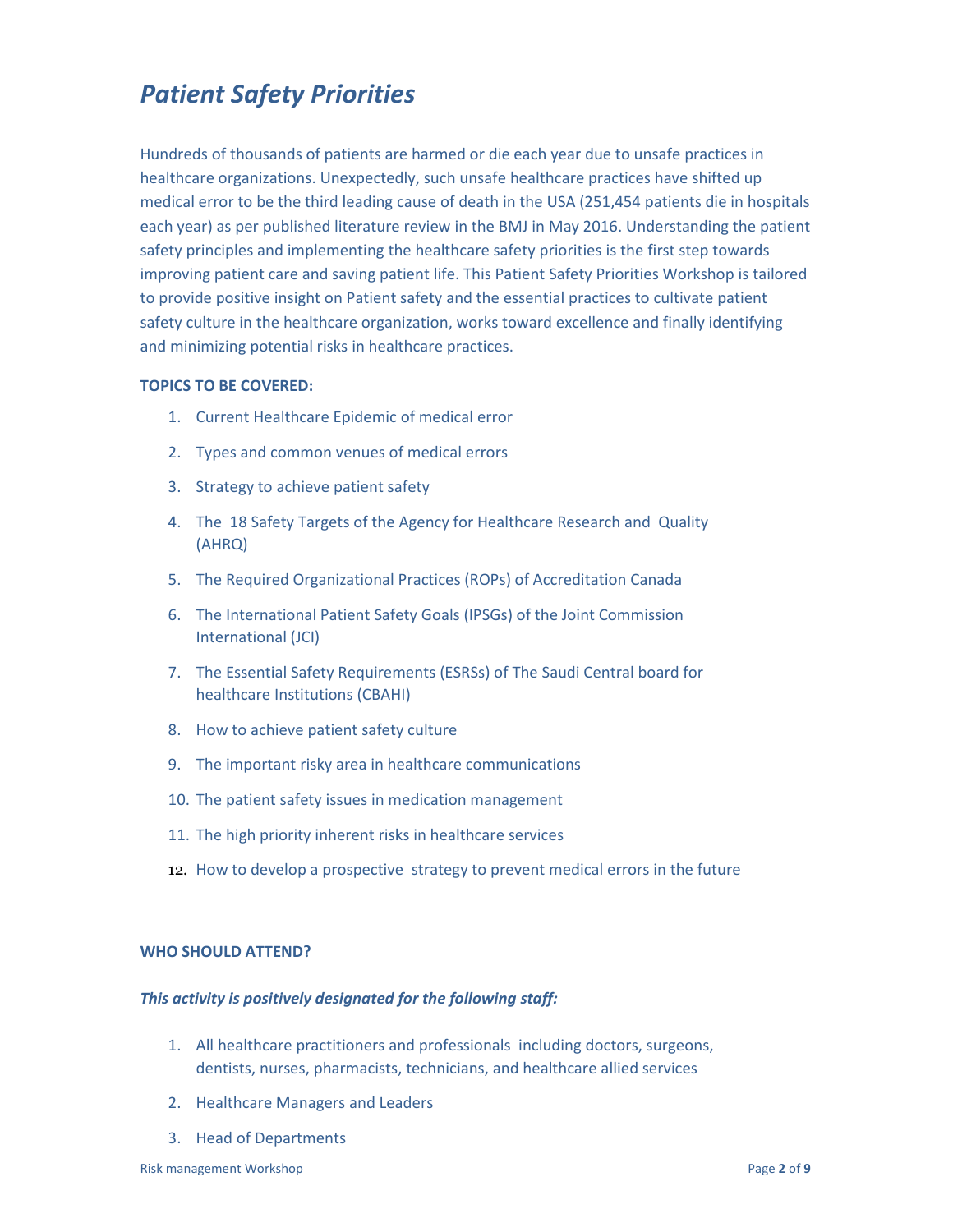- 4. Quality leaders and Accreditation teams
- 5. Infection Prevention and Control Committees
- 6. Facility Management and Safety Officers

### **By attending this workshop both organization and participant will gain the following values:**

### *Gaining Value for Organization*

- *Positive Reputation*
- *client Trust*
- *Client satisfaction*
- *Improve business safety practices*
- *Avoid preventable claim*

### *Gaining Value for participants*

- *Be a safety & quality champion*
- *Do no harm*
- *Saving business*
- *Practice with self confidence*
- *Avoid preventable error*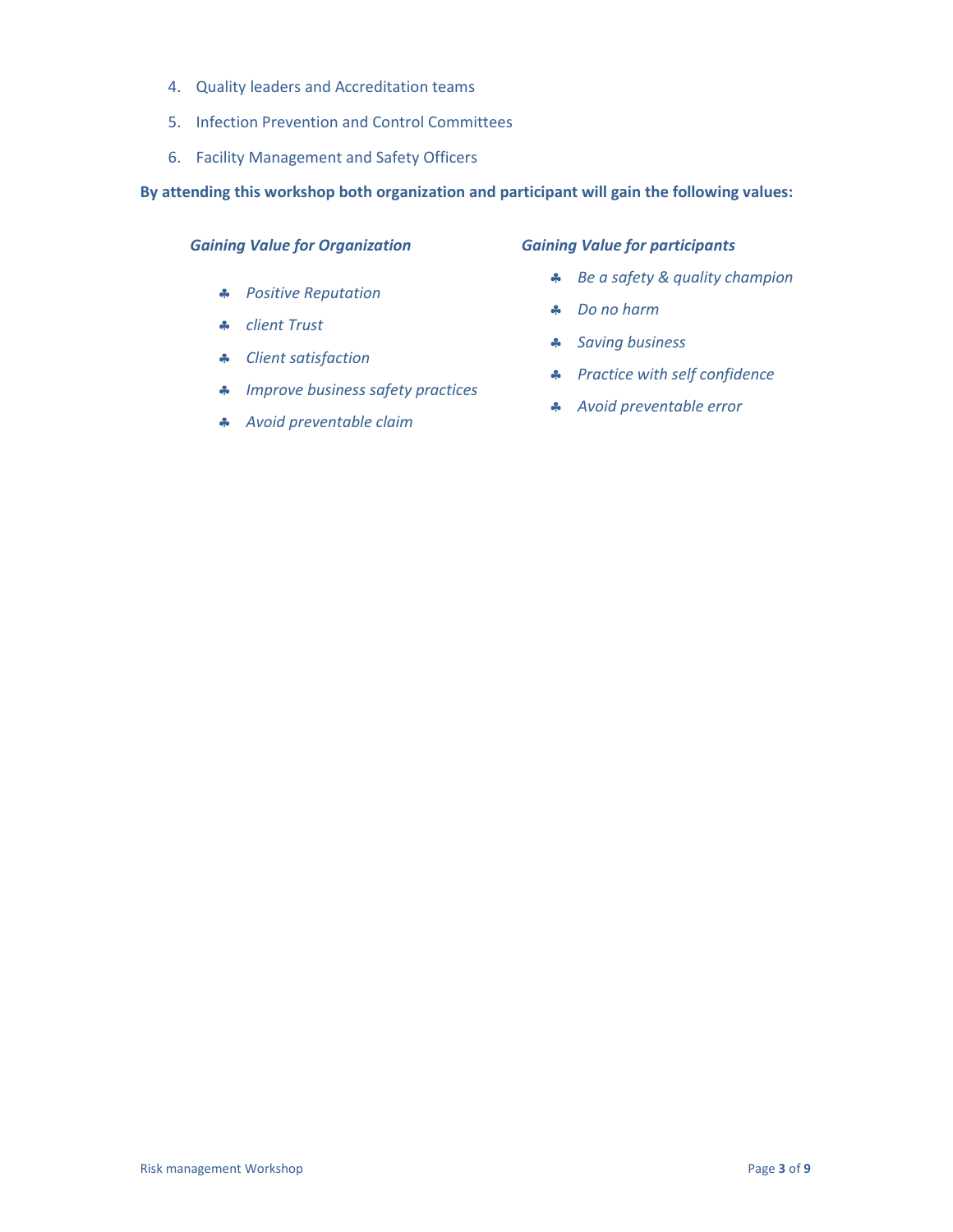## *Workshop Agenda: Day One*

*Day One*

| 7:30-8:00       | <b>Registration and Networking</b>                                                                                  |
|-----------------|---------------------------------------------------------------------------------------------------------------------|
| $8:00 - 9:00$   | <b>Patient Safety and Medical Error Epidemiology</b><br>ш                                                           |
| $9:00 - 10:00$  | Causes, types, Venues of Medical Errors                                                                             |
| $10:00 - 10:15$ | <b>Coffee break &amp; and Networking</b>                                                                            |
| 10:15 -111:30   | <b>Root Cause Analysis of Medical Error</b><br>٠                                                                    |
| 11:30-12:30     | The 18 Safety Targets of Agency of healthcare<br>×.<br>Research and Quality, USA (Part-One)                         |
| 12:30-13:30     | <b>Pray and lunch time</b>                                                                                          |
| 13:30-14:30     | The 18 Safety Targets of Agency of healthcare<br>u.<br>Research and Quality, USA (Part-Two)                         |
| 14:30-15:30     | The Required organizational practices of<br>٠<br><b>Accreditation Canada (Part-One Safety Culture)</b>              |
| $15:30 - 17:00$ | The Required organizational practices of<br>ш<br><b>Accreditation Canada (Part-Two Healthcare</b><br>Communication) |
| 17:00-17:15     | Wrap up and closing the day                                                                                         |
|                 | <b>End of Day One of the Workshop</b>                                                                               |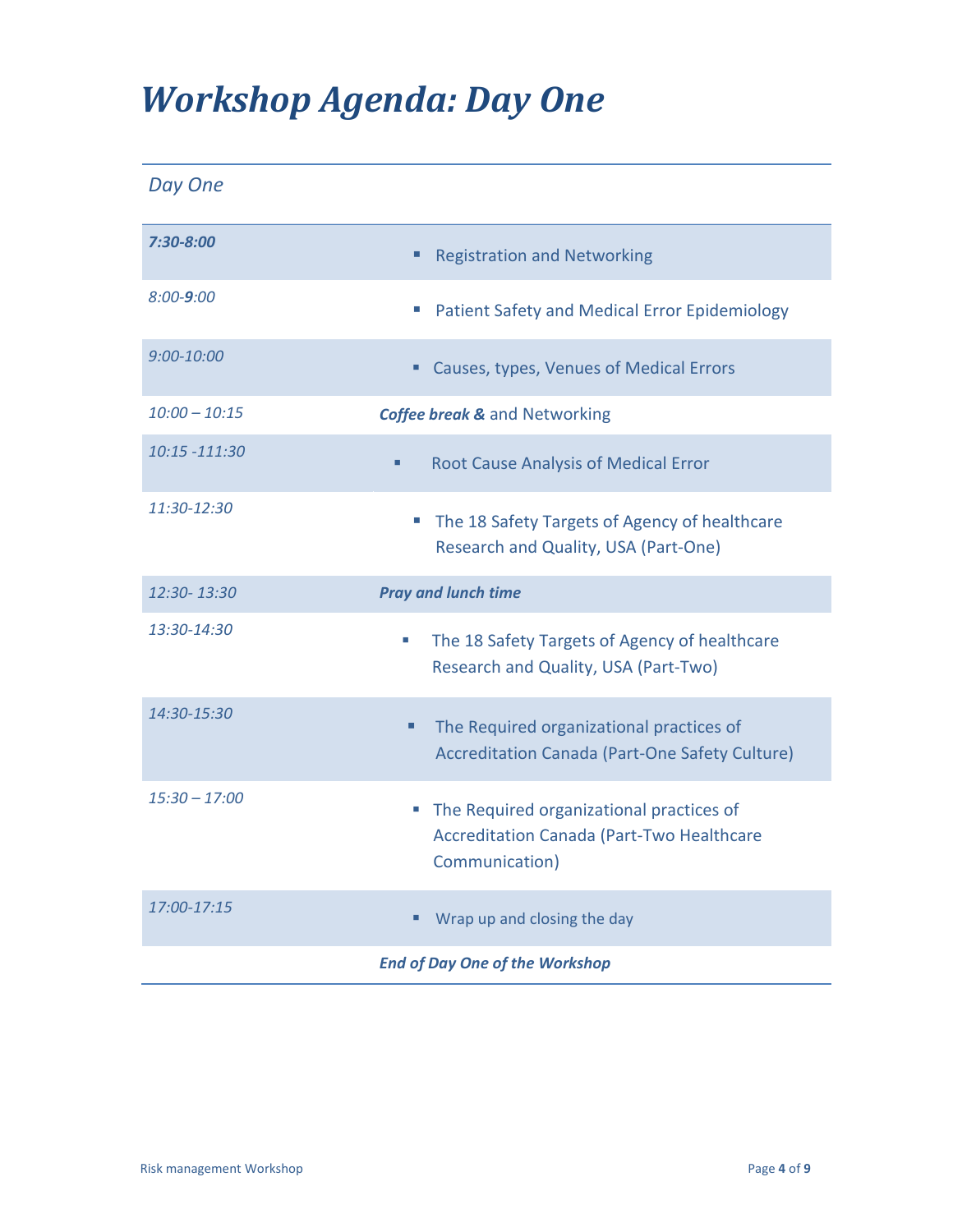## *Workshop Agenda : Day Two*

| ם נו | WO. |
|------|-----|
|------|-----|

| 7:30-8:00       | <b>Registration and Networking</b>                                                                                                           |
|-----------------|----------------------------------------------------------------------------------------------------------------------------------------------|
| $8:00 - 9:00$   | • The Required organizational practices of<br>Accreditation Canada (Part-Three Medication Use,<br>Risk management)                           |
| $9:00 - 10:00$  | The Required organizational practices of<br>ш<br><b>Accreditation Canada (Part-Four Medication</b><br>Infection prevention and Control (IPC) |
| $10:00 - 10:15$ | <b>Coffee break</b>                                                                                                                          |
| $10:15 - 11:0$  | The International patient Safety Goals ISPGs of JCI<br>×.                                                                                    |
| 11:00-12:30     | Kingdom of Bahrain experience in the field of<br>Ξ<br>patient safety.                                                                        |
| 12:30-13:30     | <b>Pray and lunch time</b>                                                                                                                   |
| 13:30-14:30     | The Essential Safety Requirements of the Saudi<br>٠<br><b>CBAHI</b>                                                                          |
| 14:30-15:30     | Prospective Analyses of Healthcare Risk using Failure<br>Mode and Effect Analysis (FMEA)                                                     |
| $15:30 - 17:00$ | Prospective & Retrospective Analyses of Healthcare<br>■<br>Risk using The BowTie Risk Analysis                                               |
| 17:00-17:15     | Wrap up and closing the event                                                                                                                |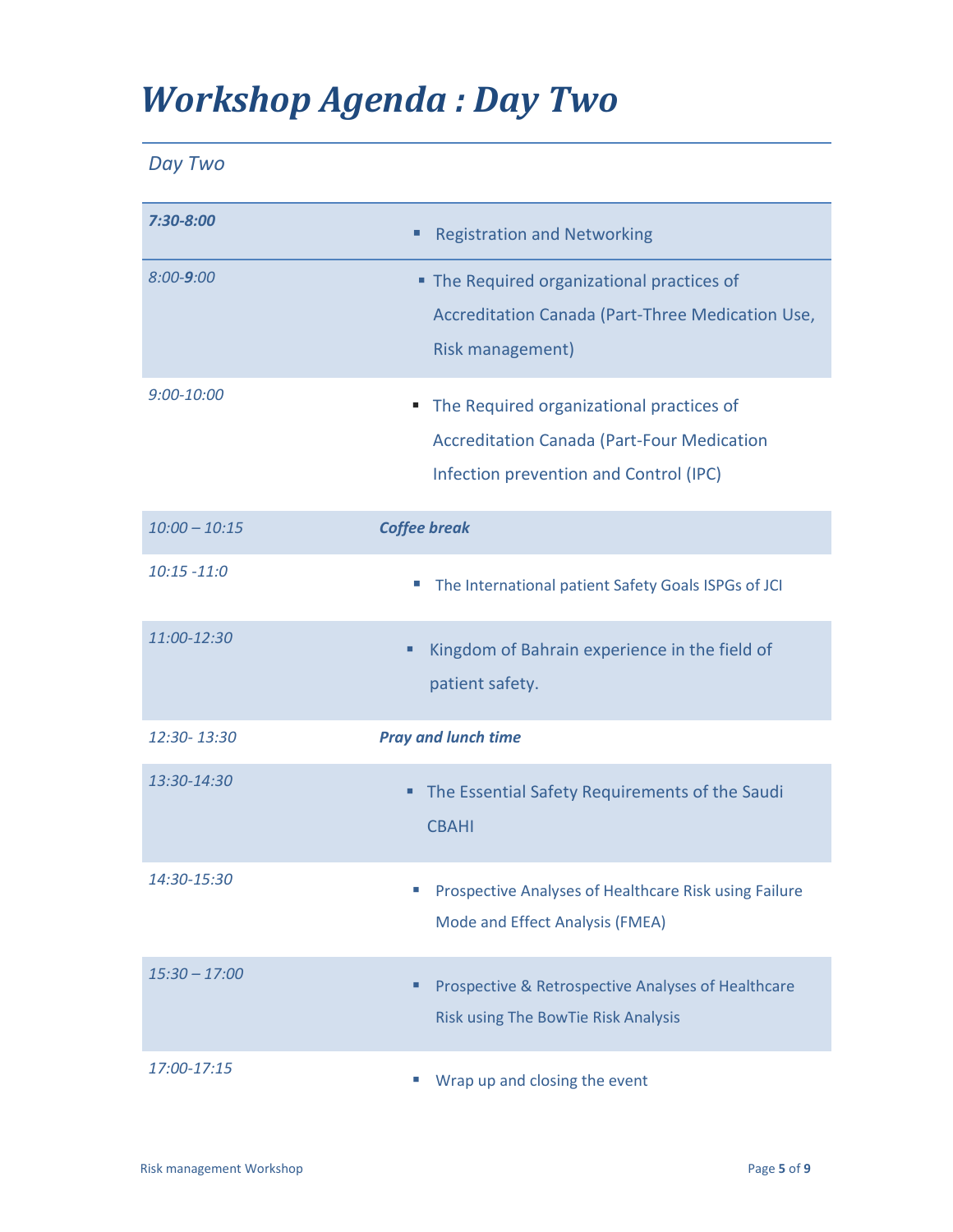### *End of the Workshop*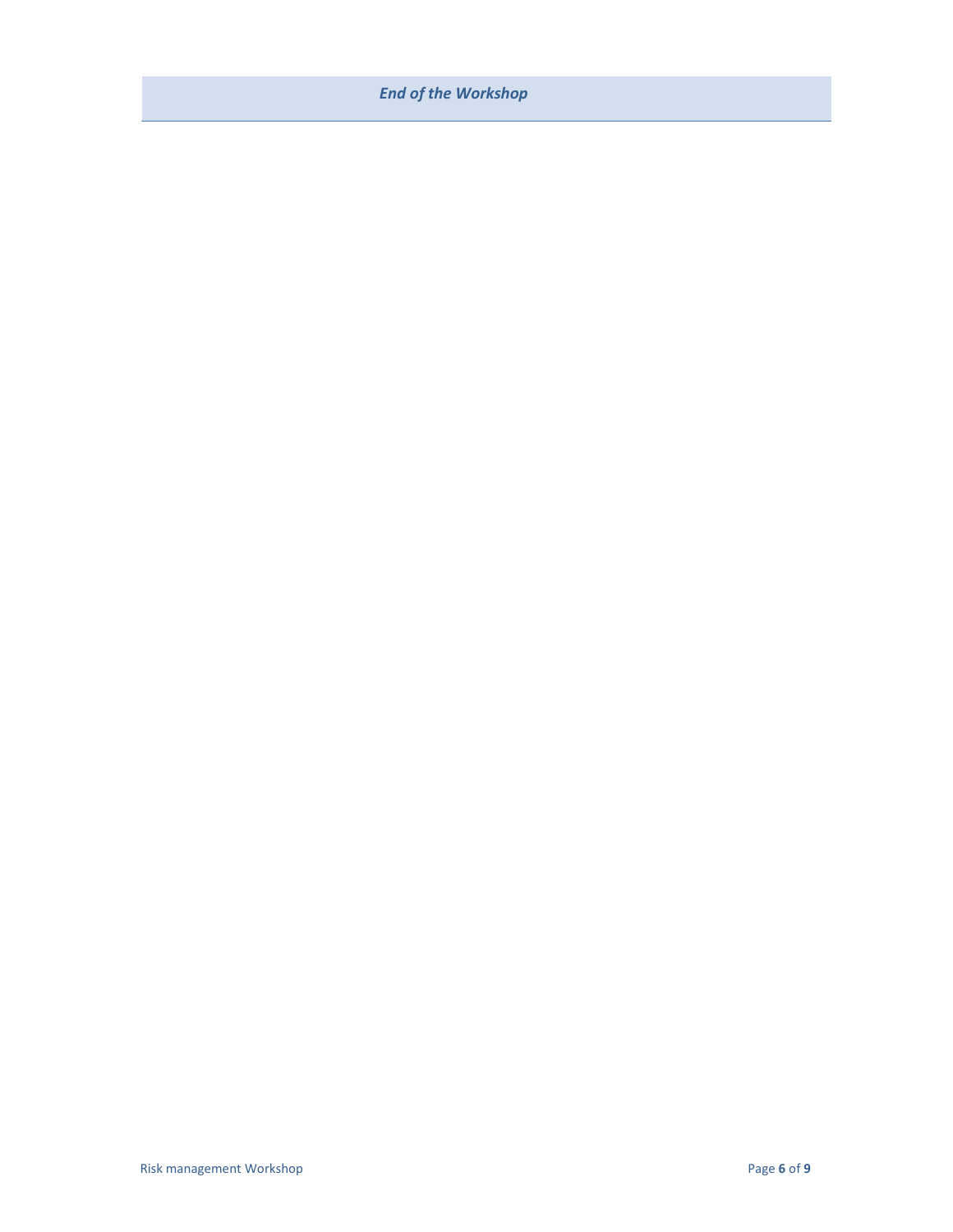### TRAINER SUMMARY



Dr. Ibrahim is an Adjunct Business Faculty (Assistant Professor) Geneva Business School (GBS), KSA-Campus for Master of Healthcare Management and MBA in Riyadh, Jeddah, Al-Khobar and Bahrain.

Dr. Abdalla Ibrahim is a Healthcare Quality Expert, Certified Healthcare Surveyor & Accreditation Specialist by Accreditation Canada. He is a Leader of Task Force Teams & Quality Projects. Dr. Ibrahim is an experienced international conference speaker, presenter and organizer of education and training leaders, senior & young professionals plus establishing educational curriculum.

Dr. Ibrahim is originally a family doctor practicing medicine since 1996 and he is a member of Primary Healthcare Accreditation Committee of Ministry of Health Bahrain, an Individual Networking Partner Member of European Organization for Quality, member of Bahrain Quality Society, Bahrain Health & Safety Society and finally, Bahrain Management Society. He is a Community Speaker in Rotary Act Clubs & Specialty Societies.

Previously, he is a Health Adviser & Community Development Supervisor with International NGO (Plan-International, Egypt).

Recently, he founded the AI & Associates Consulting Agency to coach and inspire people and organizations for success and improvement. Website: http://drabdallaibrahim.wix.com/home

### ACTIVITIES:

\* Head of Scientific Committee of Healthcare Quality & Patient Safety Conference, May 25-26, 2016 Bahrain

\* Headed 2nd Session of 3rd Six Sigma Forum in Bahrain on December 2015

\* Headed Bahrain 2nd Session in Bahrain ISO Forum on April 2015.

\* Conductor of plenty workshops on Healthcare Quality, Accreditation and Patient Safety.

\* Public speaker on Healthcare Quality, Patient Safety and Corporate Social Responsibility CSR.

SPECIALTIES:

Healthcare Quality Accreditation

Healthcare management

Corporate Social Responsibility

Total Quality Management

Medical Practice and Patient Management

Building Capacity and Personal Development